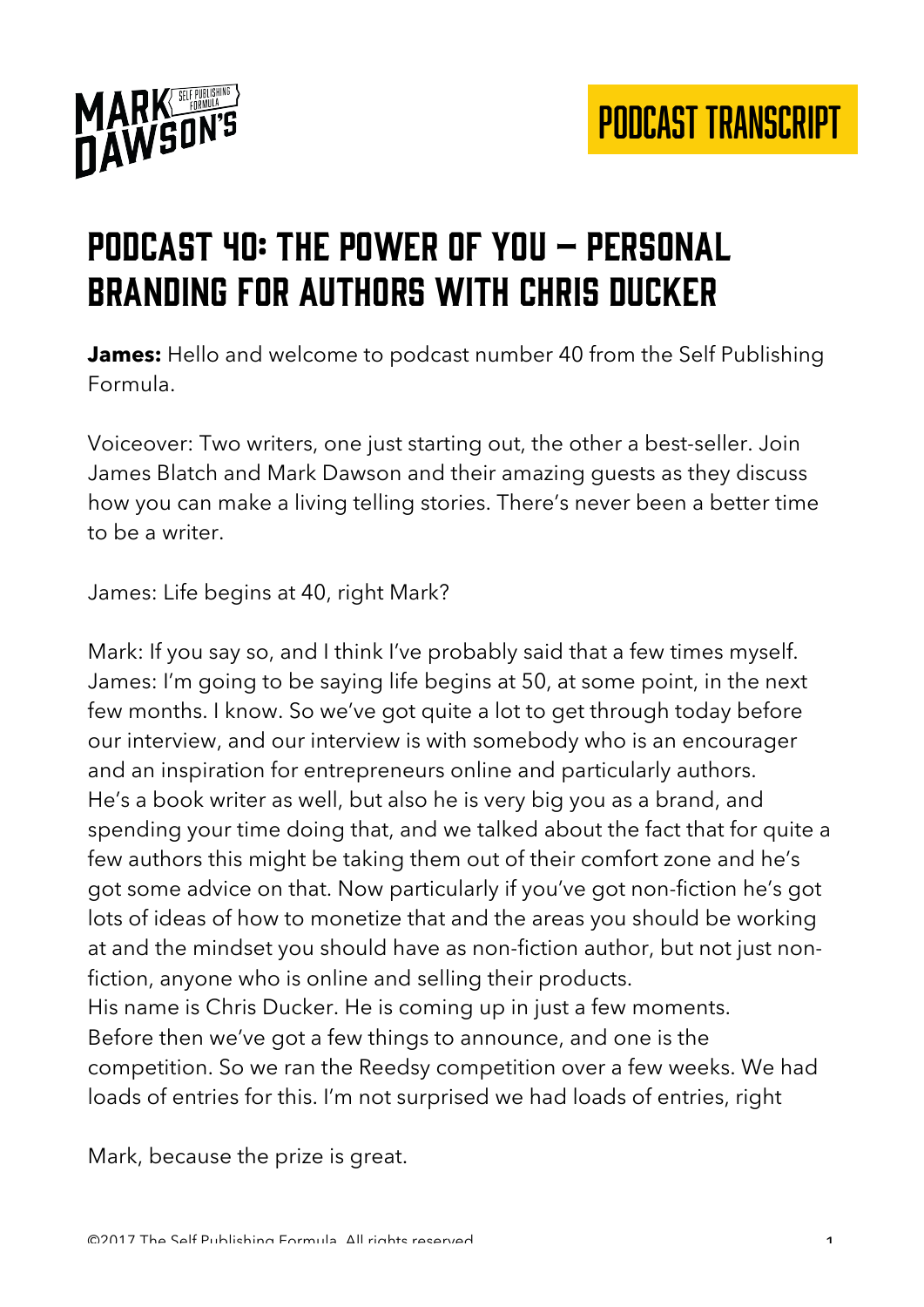

Mark: Yeah, it is really … I can't remember how much it was now, it was \$3,000?

James: \$3,000 worth of author services from Reedsy, and that was the first prize. And then there were specific second prizes. \$600 for cover design and so on. Okay, so I can announce the winner, with a little bit of a drumroll, and the winner – pulled out random by our machine – was Celina. Celina has already been in touch, we've been in touch with her via Reedsy to collect her prize and we have three runners-up who are Shaedarkspain, Andrea and Rebecca who writes under the name R.J. Theodore. So congratulations to all four of you.

You've got a fantastic prize and you've got some money there with Reedsy to really put into the professional side of your books. Commiserations to everybody else who entered. I know it's disappointing to enter and not win a competition but we had, as I say, many many entries for that, so thank you. And thank you to the guys at Reedsy who do a great job and making it very convenient and a one-stop place to find professionals who will make the difference between your book being indistinguishable from the Harper Collins and Penguin stuff next to it.

Mark: Yeah, a great competition and, as you say, we had several thousand entries, so congratulations to those four for being picked out. James: Okay, now, talking of being professional, are you being professional, are you being professional with Amazon this week, Mark? You're sort of in between Amazon gigs, aren't you in Dublin a couple of days ago. What were you doing?

Mark: Well, they had an event with Writing.ie, so they basically flew out about half a dozen Amazonians, me and another author called L.J. Ross, Louise Ross, and a couple of Irish Indies. We were basically there for the Saturday from 8 till 5 for a kind of in-person event, Q & A presentations and things.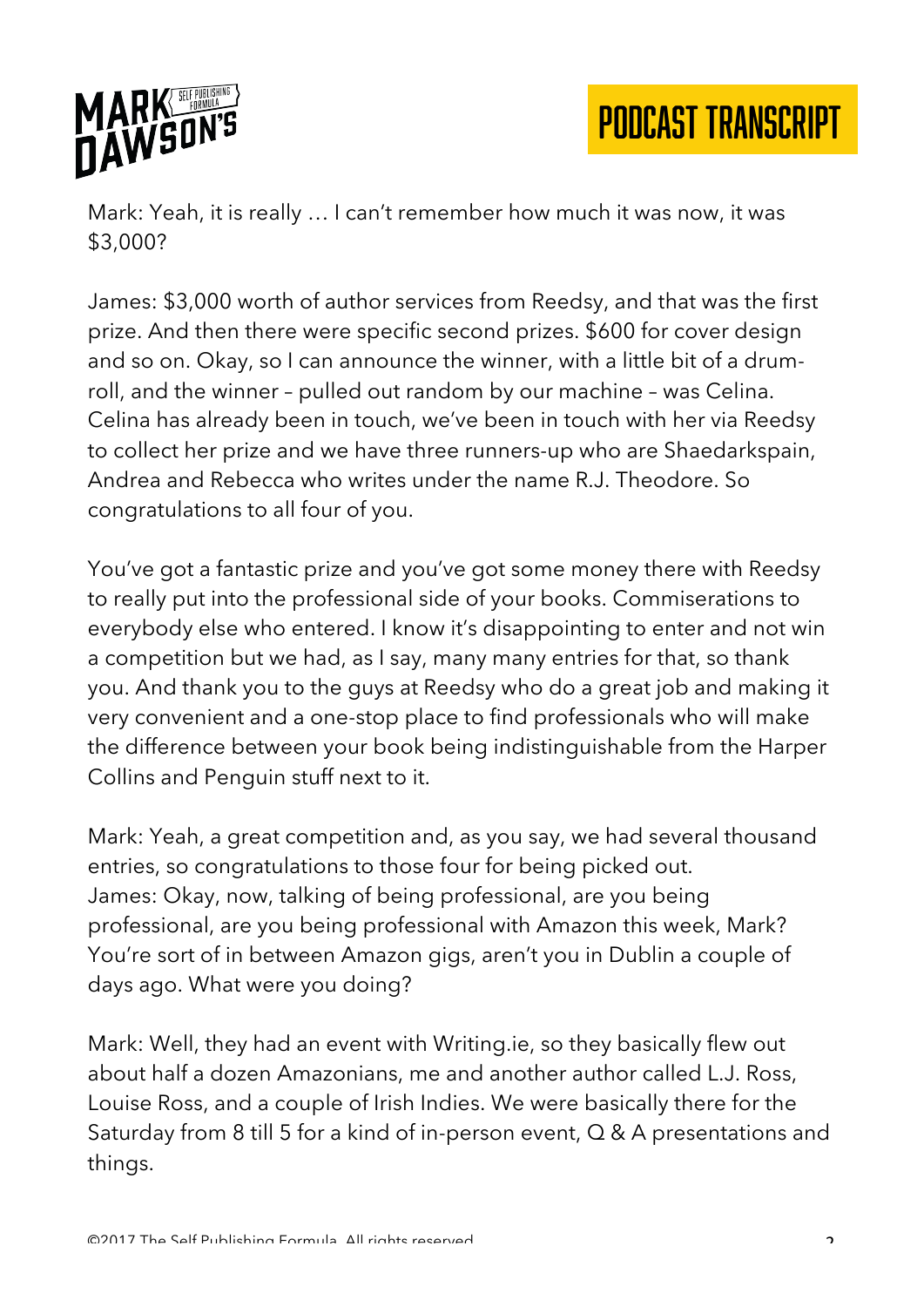

It was also streamed live online and given some push from KDP, and I think it went quite well. It was long day. I got there; I flew out on Friday and then flew back on Saturday and the hotel we were staying in, it was a bit ominous because New Zealand were playing Ireland on Saturday night in the Rugby, and the hotel we were in was where the Irish Rugby Squad was staying.

James: All right. Okay.

Mark: So that could have been interesting. And Shaun Payne was there as well, so that was entertaining.

James: Shaun Payne and the Irish Rugby team, I mean, that is a recipe for fighting if I've every heard one.

Mark: Probably. It was very good. So that was fun, well-attended event, very professional. It had a full kind of broadcast rig there, with streaming it live on YouTube, so it was with three cameras. You would have been in heaven, and James, it was really, really pro.

And then tomorrow I'm going down to London for another full-day event in the morning. I'm being interviewed by someone from The Guardian about small business and what platforms that Amazon can do to enable you to reach customers in scale, so I'm talking about books obviously, and there is other people talking about other things.

And then in the afternoon they've invited people interested in writing, so that would be me and one other author, Tammy Roland. We're doing two presentations in the afternoon. So then it will be pretty full day tomorrow, so early start back by 8:00, and of course there's other small things on our plate as well that we're trying to do as good a job as possible with books and course launches and all that kind of good stuff.

James: That's good and good for you for your profile and so on, so obviously Amazon, you have been a bit of a pinup boy for them at the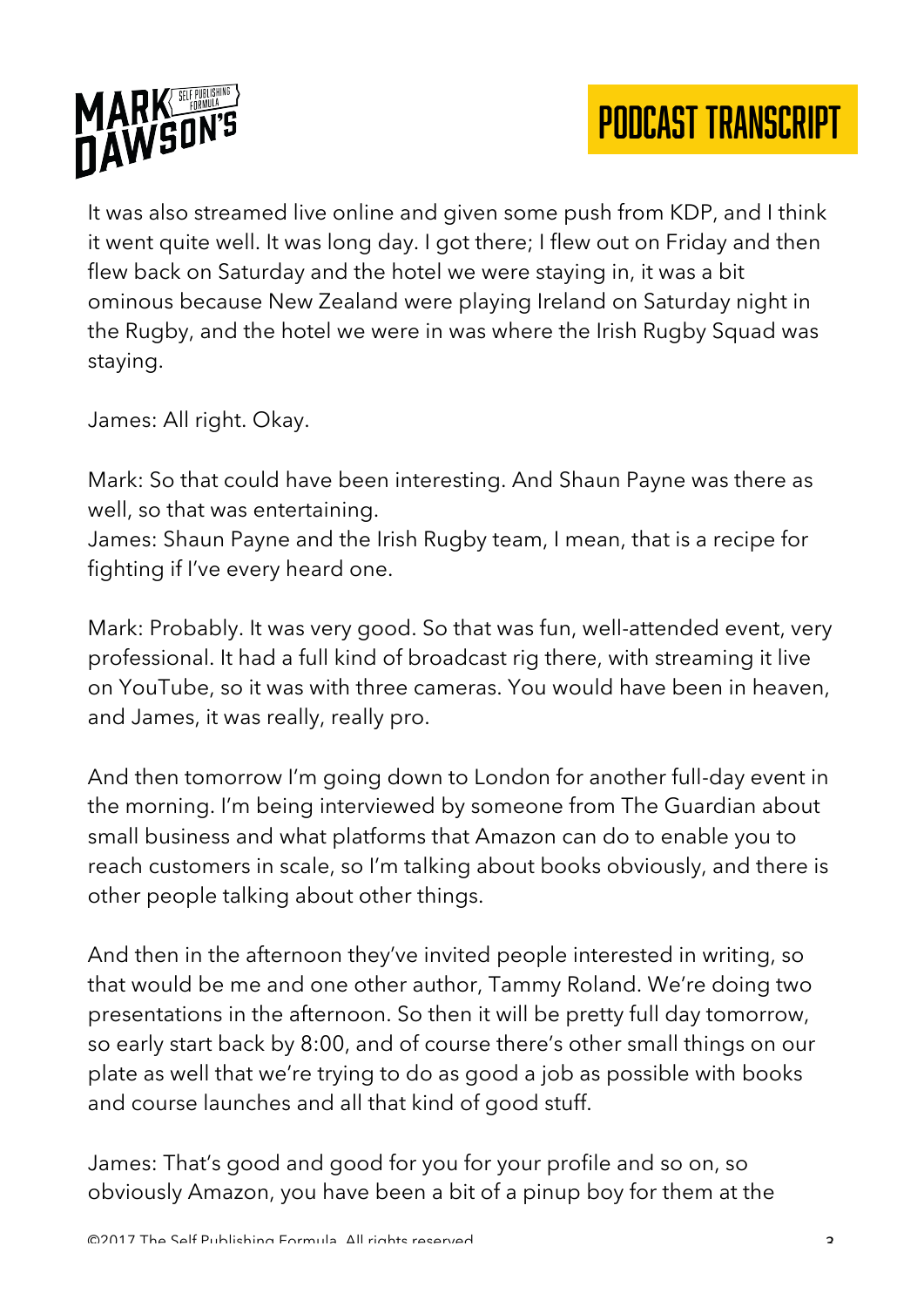

moment, which is nice to be in touch with the biggest bookseller on the planet.

Mark: Yeah, they're great. Obviously, I've been working with them for ages now and it's lovely to be invited to those kinds of things. It's nice to give something back.

James: Good. Okay. For our people who want to rub shoulders with Amazon, if you're in the UK, they have a good presence at the London Book Fair, and there is no doubt that I think we'll be there again this year, and I know a couple of people have already told us that they're coming over from the States for that this year, so I say this year, it'll be 2017 of course in the spring.

That's a really good opportunity, isn't it, for authors to stand and talk to people from Amazon and pick their brains a little bit because they'll be on the stands all day, find out what's in their minds for the future, get some hints and advice from them and generally some encouragement. If you do fancy, pop along to the London Book Fair and come and say hello to us as well, but we'll talk more about that closer to the time.

Okay, as Mark says, we are really in that bit now in NASA parlance, they've done all that training up in Houston area, they built the stuff on the West Coast in California there. They did all the training in Houston, but now they all migrate down towards Florida for the launch.

We're at that bit now where we're starting to get into launch control for the 101 course. It's been a huge effort. We've never had more people working on a single course than we've had for this one. We've got people around the world who've been contributing to it and now are working through the testing phase. We're still putting stuff together.

I think people will be surprised when they see some of the screenflows. The dates on the screenflows are something like the 21st of November as we're going through doing stuff, thinking, "Wow, they did this quite late," and we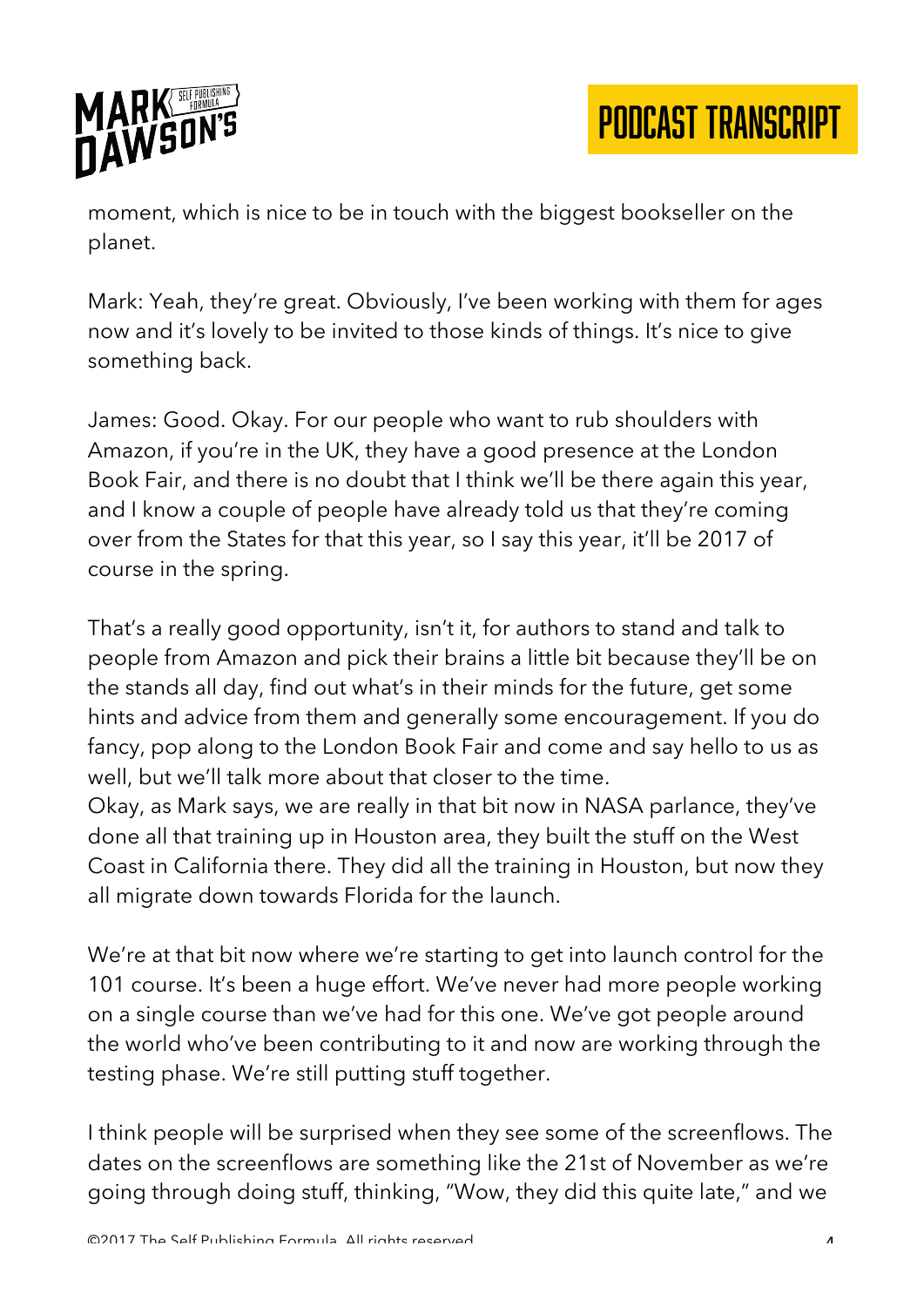

did, we are working up to the wire on this because we want the process of launching a book and it to be very real.

And a little spoiler is that the beta testing, which we were nervous about of course because you work hard on something and it goes out to strangers, but the beta testing comments have been fabulous, and we're quite excited now.

Mark: They have been encouraging, so it's always nervous when you something out and we've had a couple go through from start to finish and have really gotten lots out of it and we're rolling it out slowly to a couple of other beta testers as well, so it would have been tested extensively before we put it out properly, and comments will be taken into account. We'll make some changes.

Yeah, it is an interesting time now when we're just getting ready to launch. And you are very geeky for making that analogy, but you know that already.

James: Yeah, it's a good analogy.

Mark: It is a good analogy. One thing worth noting, it's not just me – we could have roped in some industry experts to also present segments for us, so Stewart, he is my cover designer, has done a really brilliant session on cover design. Bryan Cohen has done a great session on writing blurbs. Really pleased and excited to say that BookBub are going to do a session for us as well, so we're just in the process today of having that recorded, but Book Pub themselves are going to present their session on their featured deals and their ads platform, so that's going to be tremendous value.

For those people who don't know BookBub, they are an absolutely superb company and really powerful when it comes to broadcasting your books out to millions now of interested readers. They are very well known as the best of those kinds of email list service companies, so we're delighted to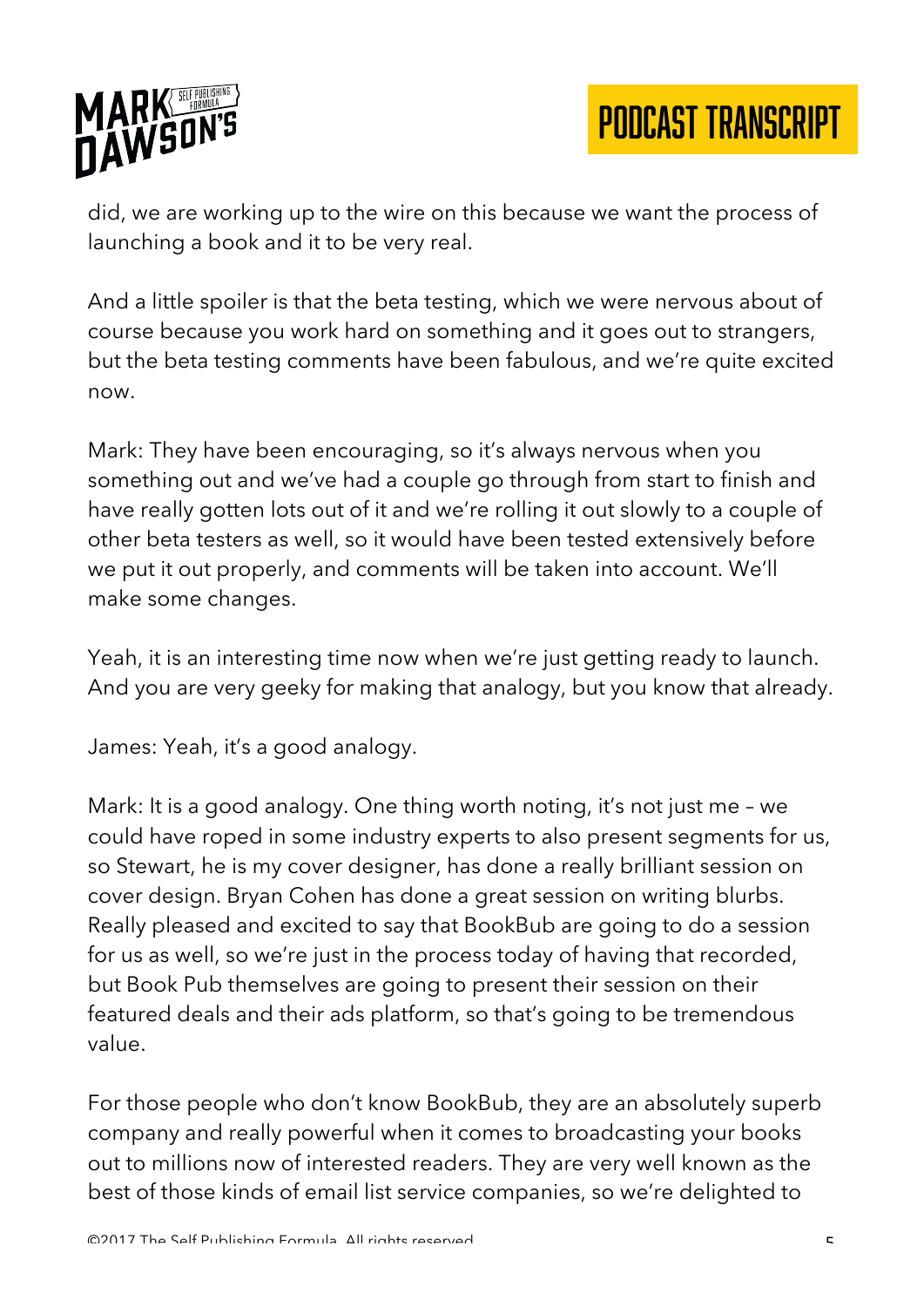

have them actually telling us about how to get BookBub deals, how to use their ads platform, really excited to have them onboard.

James: Yeah, and that's a coup for us to have BookBub on. When I say, "a coup for us," what I mean, the whole community, because obviously we create courses, we host podcasts or we create Facebook group, but the SPF community, I think people are now looking at this community as being a place where a significant number of the authors who are pushing forward with their careers are now gathering, and it's a fantastic place to be at the moment, and we are honored really that BookBub immediately said to us, "We want to be a part of this," and we've got their material in-house now and that's exciting.

That module by itself I think is the module that's going to appeal to people at every stage of their author career, even the more advanced will want to hear from BookBub personally about how they advise going about their various aspects.

Okay, let's press on because we've got this interview with Chris which is in video, so if you're watching this on the YouTube website, you'll see Chris from his home, in which the opening looks like, I think I point out, it's 17 Acacia Avenue, Portsmouth or something in England, but he's not, he's thousands of miles away, although he is very English.

So Chris, he has a background probably known to a lot of people for virtual assistant, so started a VA company. A virtual assistant is something that if you have a digital company whether you're an author or anything else, at some point you're going to start thinking that you need some help, and it's little bit of a mind throw to negotiate.

We've been very lucky with SPF and the VAs that we've had join our team so far, but more than that, he's about brand. He's about how you build your presence, and in particular as I said, if you're a non-fiction author. So let's listen to Chris and we'll be back after that.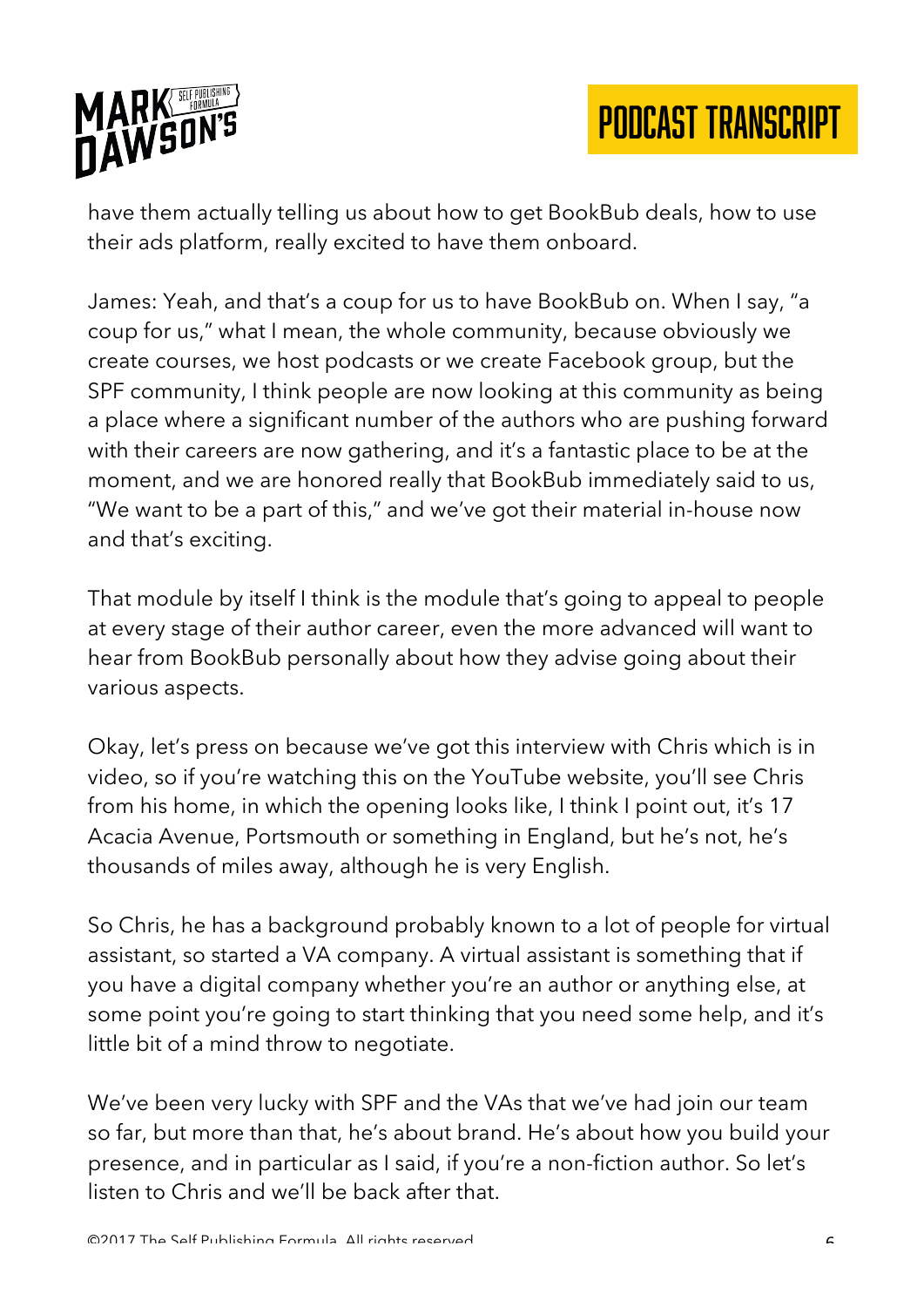

Chris Ducker, okay look, thank you so much indeed for joining us. What looks behind you as a very normal English scene I would say, you could probably be somewhere in Sutton, England, Acacia Avenue in Southampton.

Chris: Complete with the toilet roll for cleaning the desk as well. I thought I'd leave that in there.

James: And an English phone box, but let's start by saying but you're many thousands of miles away from your home.

Chris: I'm based in the Philippines. I've been here 16 years, but I'm about as proud of Brit as you've all come across. There's a lot more British paraphernalia behind me. I've even got a Smeg fridge over there in the corner full of beer, and no, I'm a very, very, very, very, very proud Brit. And look, even the Queen's Guard looks after me on my desk.

I was going to say, the very large majority of the stuff you see behind me though, it's actually being sent to me by my online community which is great, I mean, I love getting all that sort of stuff, so there's a lot of Union Jacks in this house but we probably need to start paring back to be honest with you.

James: Can you first of all give me an introduction to who Chris Ducker is?

Chris: I'm a sales and marketing guy. That's what I am. That's what I do and that's what I've always done. I dropped out of uni and decided to go into the publishing world, not book publishing, but periodicals, so the company I was working for in London, big, big firm, and Pimlico and I was with them for almost eight years.

We did everything from, you know, the British Medical Journal down to Laundry monthly, you name it, and it was a very, very big firm and I did very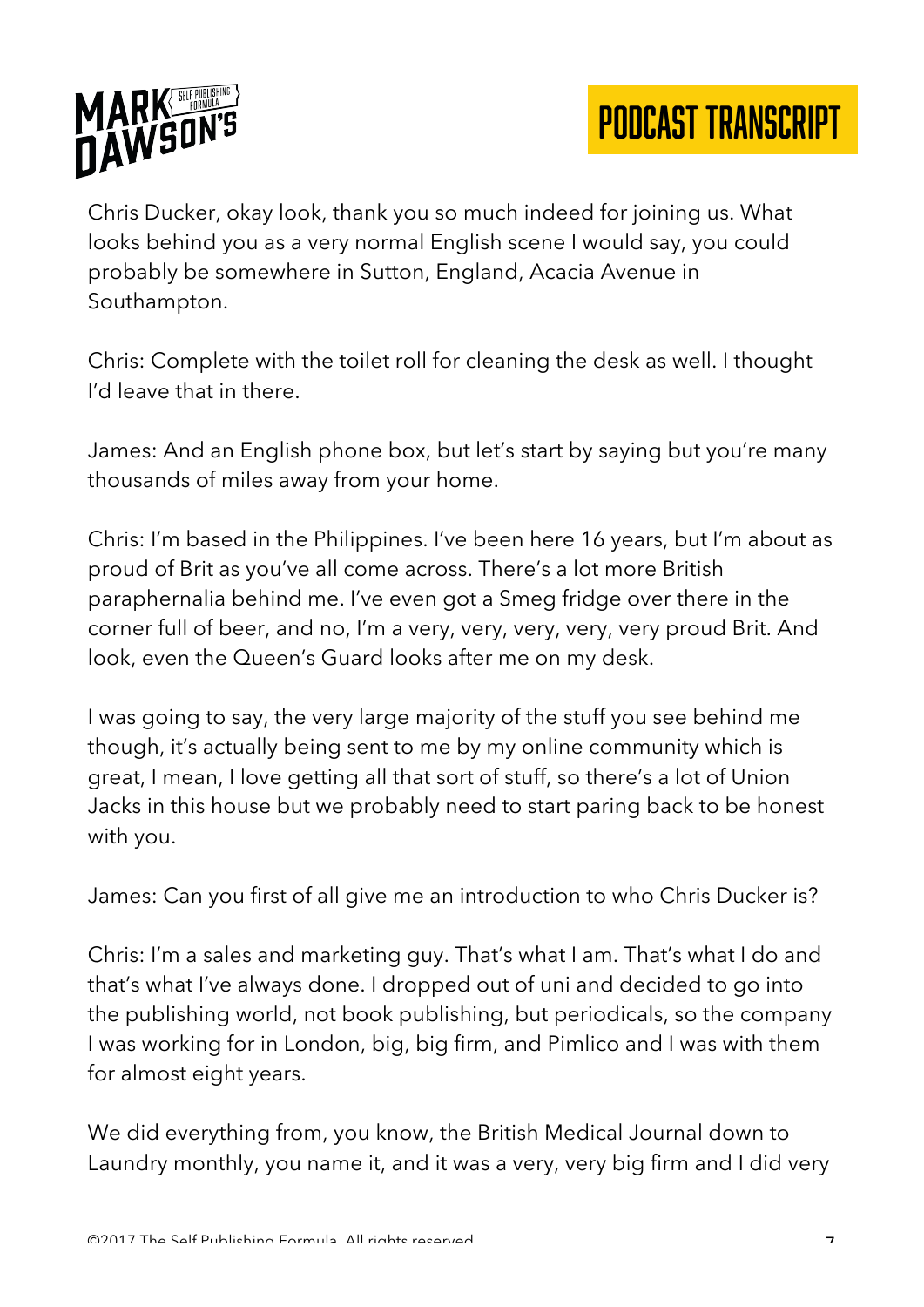

well as a sales guy. I was running sales teams for them. That's kind of what brought me to the Philippines initially in the year 2000.

I was basically hired by one of the international banks here to come in and kind of help them with their local efforts on their personal loans, their credit cards and that type of stuff. And within a few years of being here I created my own network, my own contact list, so to speak, and I started consulting for the majority of it was American firms setting up call centers and things like that here, and eventually I said, "Well hell, if I can do it for other people I might as well do it for myself."

So that's exactly what we did and then I got active online in 2010. I still own the outsourcing business. I still own the call center and virtual staff, the VA Hub and although I'm not day-to-day involved with those businesses anymore, what I focus on now is blogging and podcasting and coaching. And that's ultimately content creation, one-on-one stuff, and helping personal brand entrepreneurs, such as authors to build their brand further online through creating high-quality, consistent content online, and then not only to be able to sell more books, but also to be to market themselves as an expert in their niche, as well as obviously monetize that expertise as well.

James: Chris, 2010, from modern digital entrepreneur, that makes you a veteran.

Chris: I'm a dinosaur.

James: You are. I don't mean to be rude about it but a lot of the guys who are very big, well-known names in this space started two and a half years ago, but you obviously saw it early on.

So from your early adopting stands, tell us how it's changed and were things easier at the beginning than they are now for people getting into this?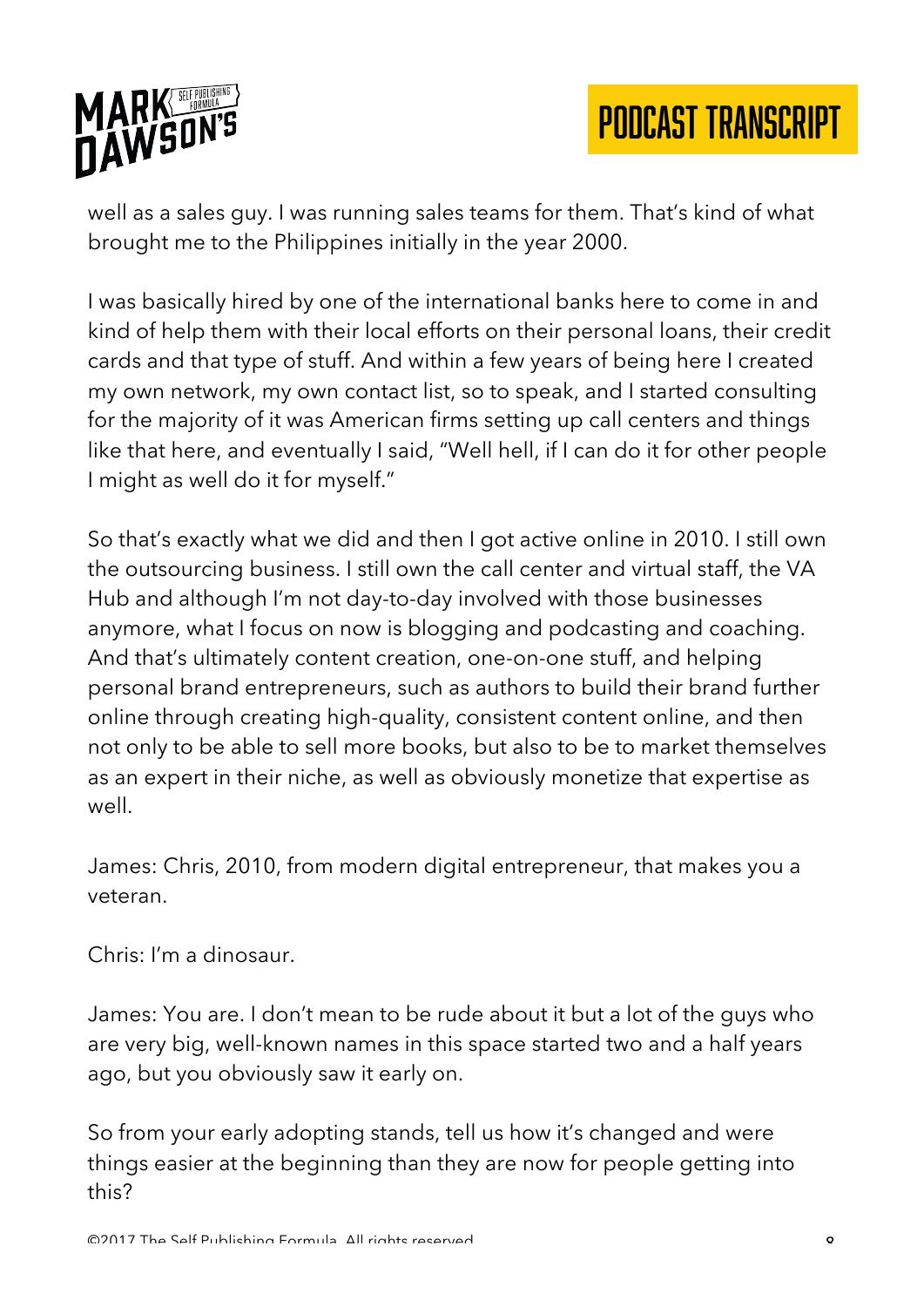



Chris: That's a really good question, and I think overall, things … I don't know … easy? It's kind of 50/50 because it was easier to stand out because there wasn't as much competition, right? I mean I'm coming up on almost seven years now, so yes it was easier to kind of grab the market a little bit more and become know a little faster, because there wasn't as many people in your niche, in your industry and market whatever doing, what you are now doing.

But that being said, the game has changed so much with social media. Yes, Twitter and Facebook and everything was around back seven years ago as we all know, but it wasn't the way it is now. And particularly with something like Facebook advertising, you know I'm not a big fan of Facebook, but I love those adverts. I love the hell out of those adverts, so you can get traffic a lot faster than you could back seven years ago.

You can get traffic to your landing pages. You can build your email lists a lot easier, because of the paid advertising, but particularly Facebook has been able to open that door. They've made it easier to build your lists faster, although I don't necessarily think building your brand is as easy as what it was back seven, eight, nine, ten years ago, if that makes sense.

James: Yeah, it does. Let's talk about building your brand because this is something we talk a lot about how authors are not necessarily going to feel comfortable being business people anyway. I mean, it's not the same thing as the creative talent of writing and some will always struggle with it. And even within the business, even when they've got their head around Facebook advertising, and doing the blurb and setting themselves up technically, the bit you were talking about, this kind of almost a Haiti's, the expression X-Factor because it's been used to death elsewhere. This brand building, that is an area that's taking some people out of their comfort zone, but it's so important, all right?

Chris: It is, it's very important. I call it the business of you, which was the keynote that I did for the first time about three years ago at a very, very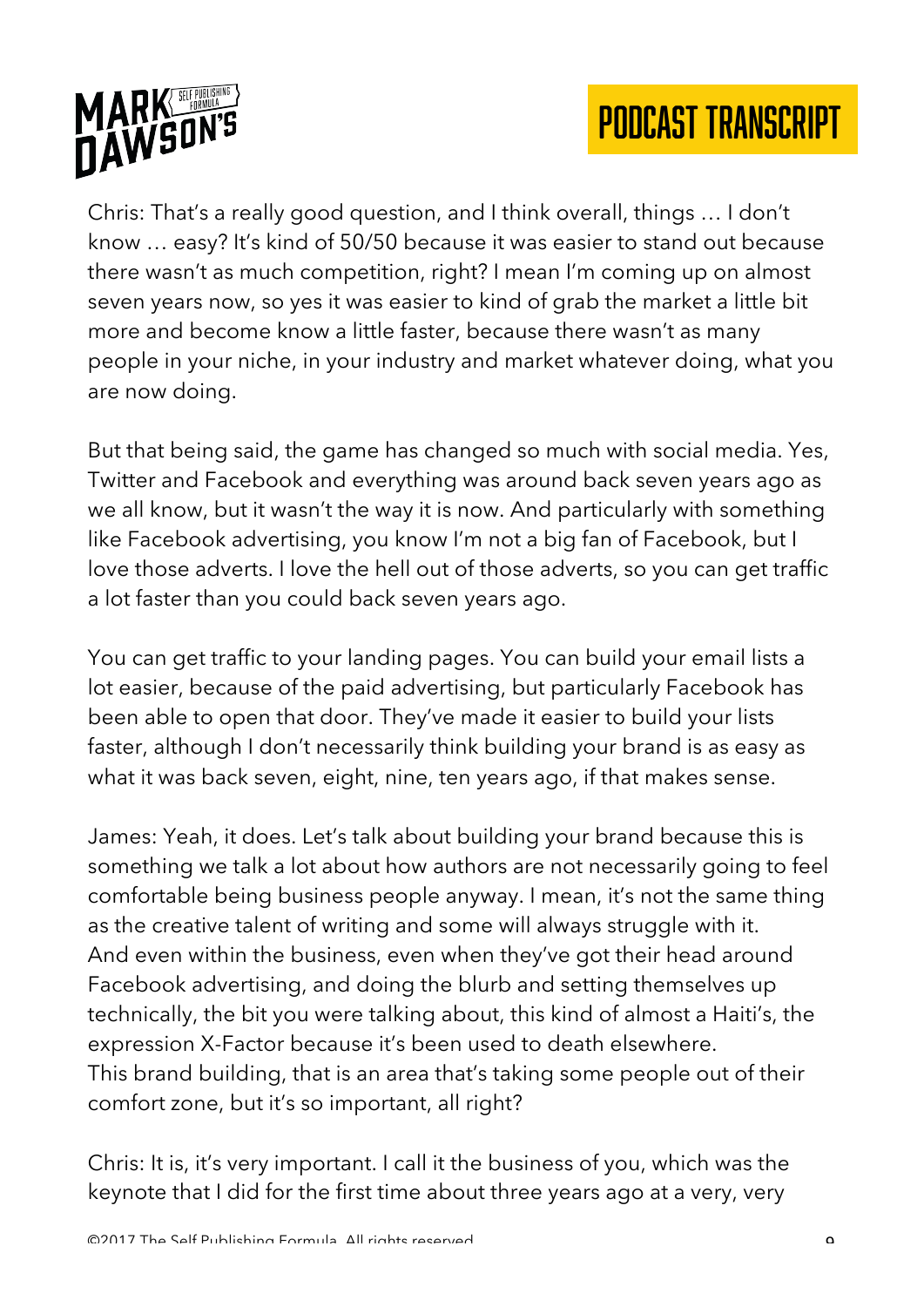



large conference in Vegas. It ruffled up a few feathers at the time, because I was saying even if you don't want to do it, even if you don't want to stand out, you must as much as you possibly can, because being different is better than being better. It's not just about being better than your competitor or having more experience than your competitor. You gotta be different different. You gotta stand out. You gotta be you. You gotta do you.

And so it's very, very important to build your personal brand, particularly as an author. I mean, probably two of the easiest ways to be able to monetize your brand as an author is through coaching and through speaking, and really they're one and the same if you think about it. Almost everything I do in my coaching sessions with my clients, I'm doing it on the stage and on keynotes and vice versa. And so, I think it's very important to build your brand.

I think, really the main reason why people should be focused on this is because what I call my 'P2P' philosophy to relationship building, and that means people to people. Business to business, business to consumer, but 'P2P'. People nowadays, more so than ever, particularly with the social web being the way it is, we are more likely to know, love, and trust somebody that somebody we know already knows, loves, and trusts, right?

We're more likely to go ahead and start following somebody based on the recommendation of somebody that we already know and trust ourselves, but even more importantly we are more likely to do business, we are more likely to spend with somebody that we know, love, and trust.

And that right there is exactly what every author, what every personal brand entrepreneur should be doing, is focusing ultimately at the end of the day in becoming somebody's favorite. We want to be somebody's favorite productivity, or favorite business coach, or favorite whatever it is. That's what we need to do. We want to become somebody's favorite.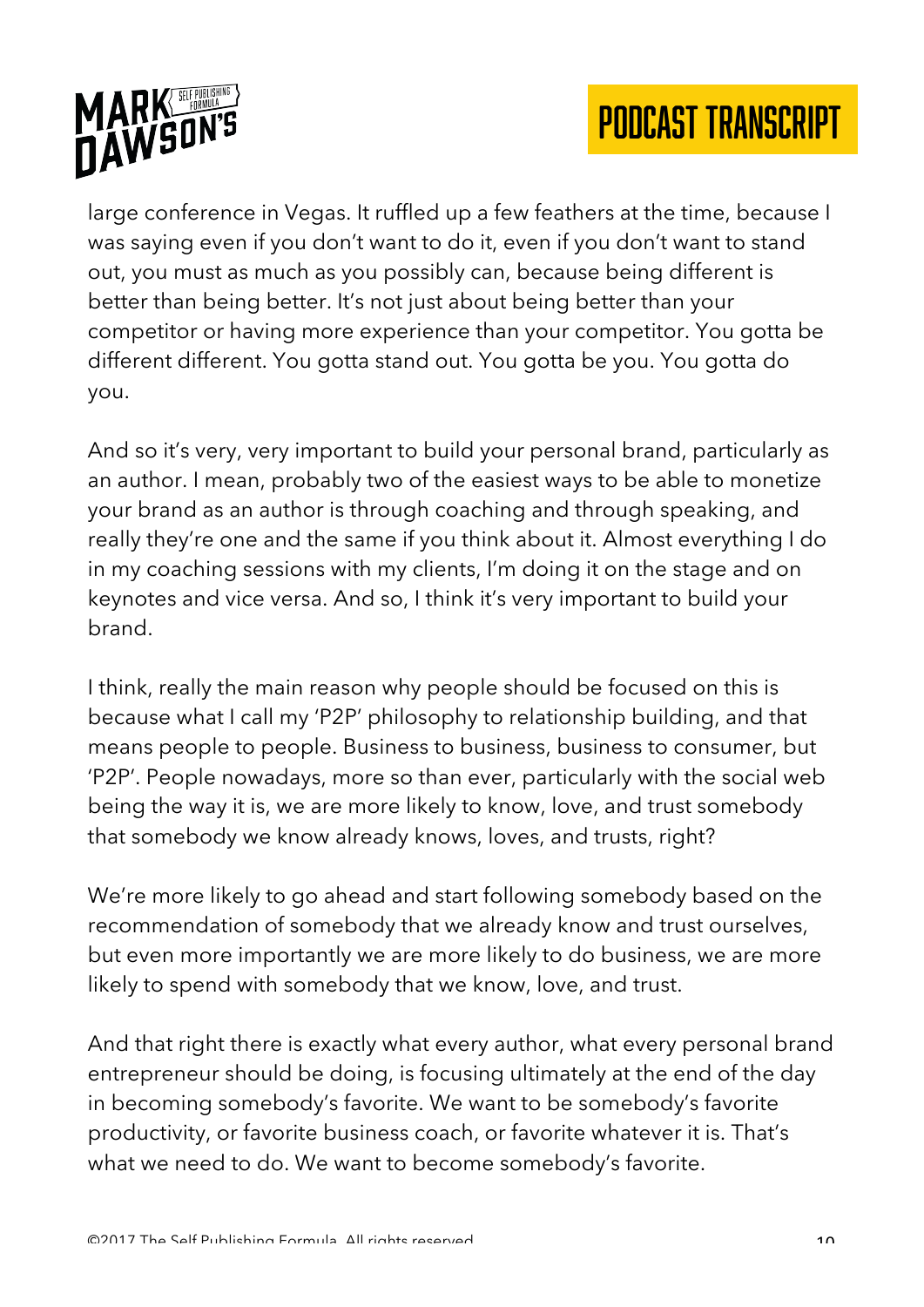

James: The familiarity thing, and this goes back actually all the way to the seven touches of selling, those familiarity steps along the way to somebody feeling comfortable enough to make a purchase from you, I guess. The big question is, Chris, we always try to provide some value to our podcast listeners.

How do they do that then? What are the practical steps an author, for instance, should be thinking about?

Chris: The first thing they need to do if they're not doing it already is they gotta get their social media platforms built out properly. It never ceases to amaze me how lazy people are when it comes to their social media. They have different profile photos on Twitter, Facebook, LinkedIn. They have different cover images. They use different rhetoric on different platforms, different links, and all these things. The consistency in the same profile pic, the same cover pic, and it's fine to change it if you want to promote something at a certain time, go ahead and do that. That's absolutely fine, but the bottom line, is that idea of having that consistency from one platform to another, no matter when anyone finds me, they know who they're finding and it's very, very, very clear. So that's the first thing they need to do. Get your social media in check. ASAP.

The second thing is that, particularly when it comes to authors, you need to start creating online content on a very consistent, regular basis. Just because you're written a book that's got 60,000 words in it doesn't mean that you should not be blogging once a week at 600 or 700 words. You must be creating content for two reasons: number one, to serve your audience because we must serve before we have the ability, or quite frankly the right, to be able to sell in the twenty-first century, right, you gotta serve first, then sell later.

The second reason why is because it's that consistent, high-value, original based, focused content on solving people's problems that would ultimately have them getting onto your email lists, coming to your live events, buying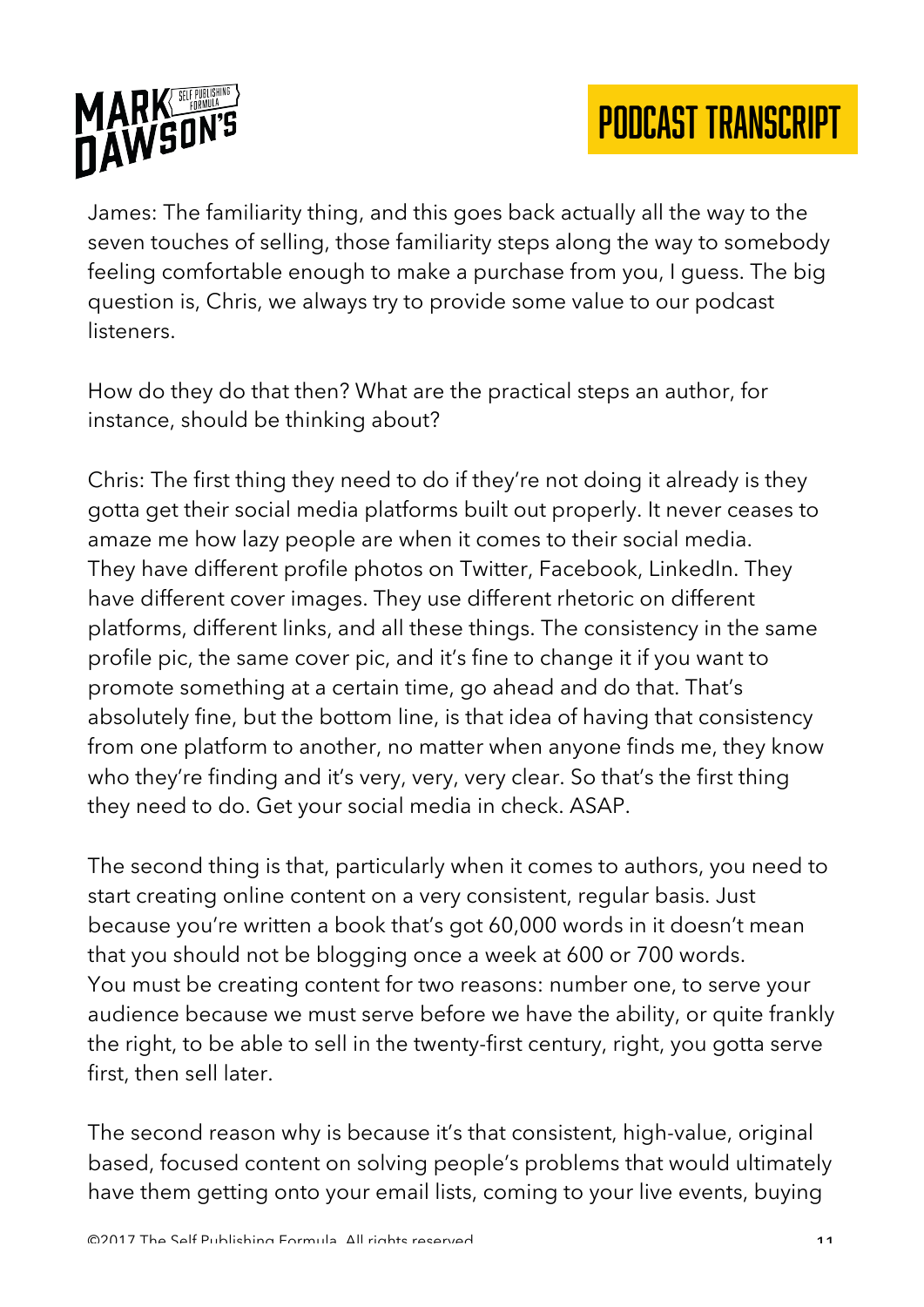

your coaching product, pitching in when it comes to your next book launch, and so on, and so on, and so on, and so on.

Get your social media in line, start creating good quality, high-impact, original, online content on regular basis, and it doesn't need to be blogposts. It can be a podcast. It can be a YouTube video once a week. It doesn't matter what it is, just consistency is key. You want to be front of minds all the time.

James: It's a great time to be a consumer on the other end of this because the way that you talk, that's the way certainly SPF runs and other organizations like and work with run, is that they put out lots and lots of stuff for free, lots of value-added stuff, and there will be thousands of people who have contact with you who will never buy anything from you, and yet will grow and learn and become better business people as a result of that.

I understand this, so I'm converted by this, but some people will say, "Well that's a lot of time and effort you're giving away for free."

Chris: It is, but you shouldn't think of it as giving away time and effort away for free. You gotta hit the pause button right there. If you're the kind of entrepreneur that I want to work with, then you don't think like that. You think long game. Everything we do, as you well know James, it's a long game. You must have that long game approach to creating content, marketing your brand, coming out with helpful courses and products and services, spending time on the speaker circuit. It's a long game approach. Relationships should be treasured – not used.

If all you're looking to try and do is get that quick buck all the time, and by the way, people can smell that level of BS from a mile away nowadays. We are way, way smarter today than we were ten years ago as a global consumer base, right, so it's that long game approach.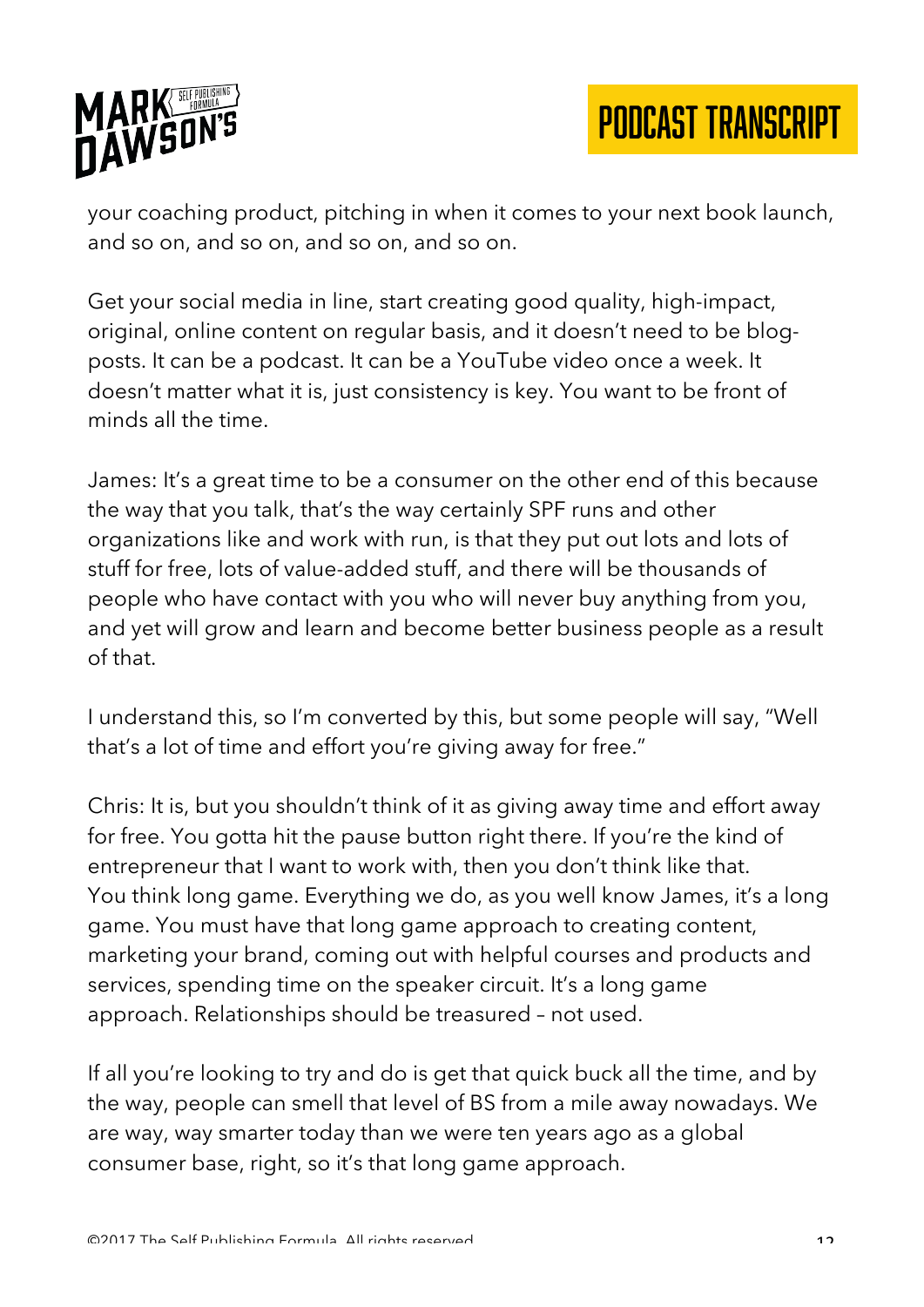

It's not about giving stuff away free. Should you ultimately stop doing that and then start charging for certain things, yes, absolutely, don't be shy, you should absolutely want to make money doing what you're doing. But you also have to appreciate and understand that to be able to get to the point where can put a price tag on something, you gotta understand what your customers want. And creating content and getting blog comments, and tweets, and Facebook messages, and Periscope conversations back from them in real time, that's gold. They'll give you everything you need to be able to produce a product that you can put a price tag on because you're providing a solution to someone's problem.

James: Now for non-fiction authors, I think this is going to work very well. How do you adjust this for fiction authors, for the vast majority probably of our listeners write novels. I mean the speaker circuit and so on is perhaps not the same to them, but there are other things they can do, right?

Chris: Yes, certainly. I've worked with a fiction author before actually as a client, and her big issue was that she is not a salesperson, she is not a businessperson, yet she obviously needs to make a living. And so, we went from her really just making royalties – she was doing very well from a royalty perspective. She was doing audio books as well where she was reading the books herself and doing quite well selling her own audio book versions of her books, but that was kind of it.

We produced a number of coaching slots for her on a monthly basis. I think we started with three, and then she doubled it relatively fast because she she had such a huge interest from her readership in wanting to learn how to write great fiction, and so she started doing coaching sessions. I think she charged like \$400 an hour to begin with and I think she is now up to almost \$600 an hour. Then she put together her first little 'From zero to fiction' type course where she talks people through developing characters and worlds and all that kind of stuff to be able to come up with all these great ideas from a fiction-based author perspective, and she is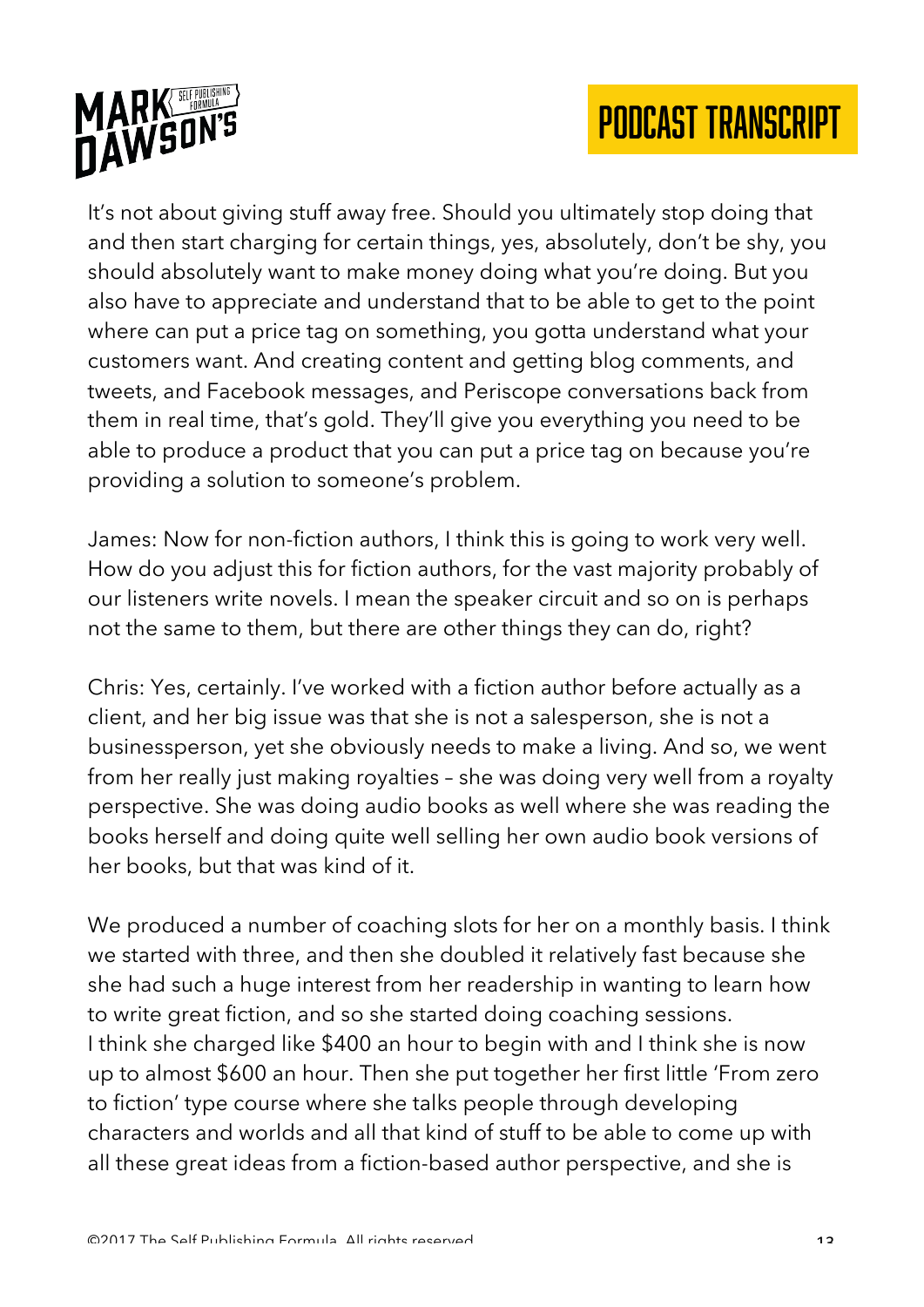



actually now just about to run her first, in-person, two-day, fiction authorship mastermind event, workshop kind of thing.

There are still certainly plenty of ways to be able to monetize your work as a fiction author above and beyond your writing. And here's the thing, and you probably know this already, that a lot of your viewers and your listeners probably might think that this is the case but they don't have unequivocal proof.

I'm going to give it to you right now: people are happy to pay for access to other people more so today than ever before because as a society we value experience and success for the right people obviously. We value that experience and that success more so than we have done before, because we can see clearly on the internet who is doing things right and who is doing things wrong.

It's clear to see in a way that you put yourself across, the things that people say about you, and so on, and so on. So to give your time up for things like coaching and live events, it becomes a bit of a no-brainer for any type of author, quite frankly it's the lowest of the low-hanging fruit out there, you know what I mean?

James: Okay, let's move on to one or two practical things. So you're out there in the Philippines, I'm here in the UK, and we talk to people who work in this sort of digital space who are wherever they want to be. And that's actually for me one of the glorious things about this, more than anything else, more than actually using money as a metric, is working from home and living a much more flexible life than I've ever done before. To get this working and set up properly, one of the things I know you've become a bit of an expert at in the past is virtual assistants and finding a team that's going to help this work, and I know a lot of our authors are getting to the point now where they need help.

What's your advice to them? What should they be looking for?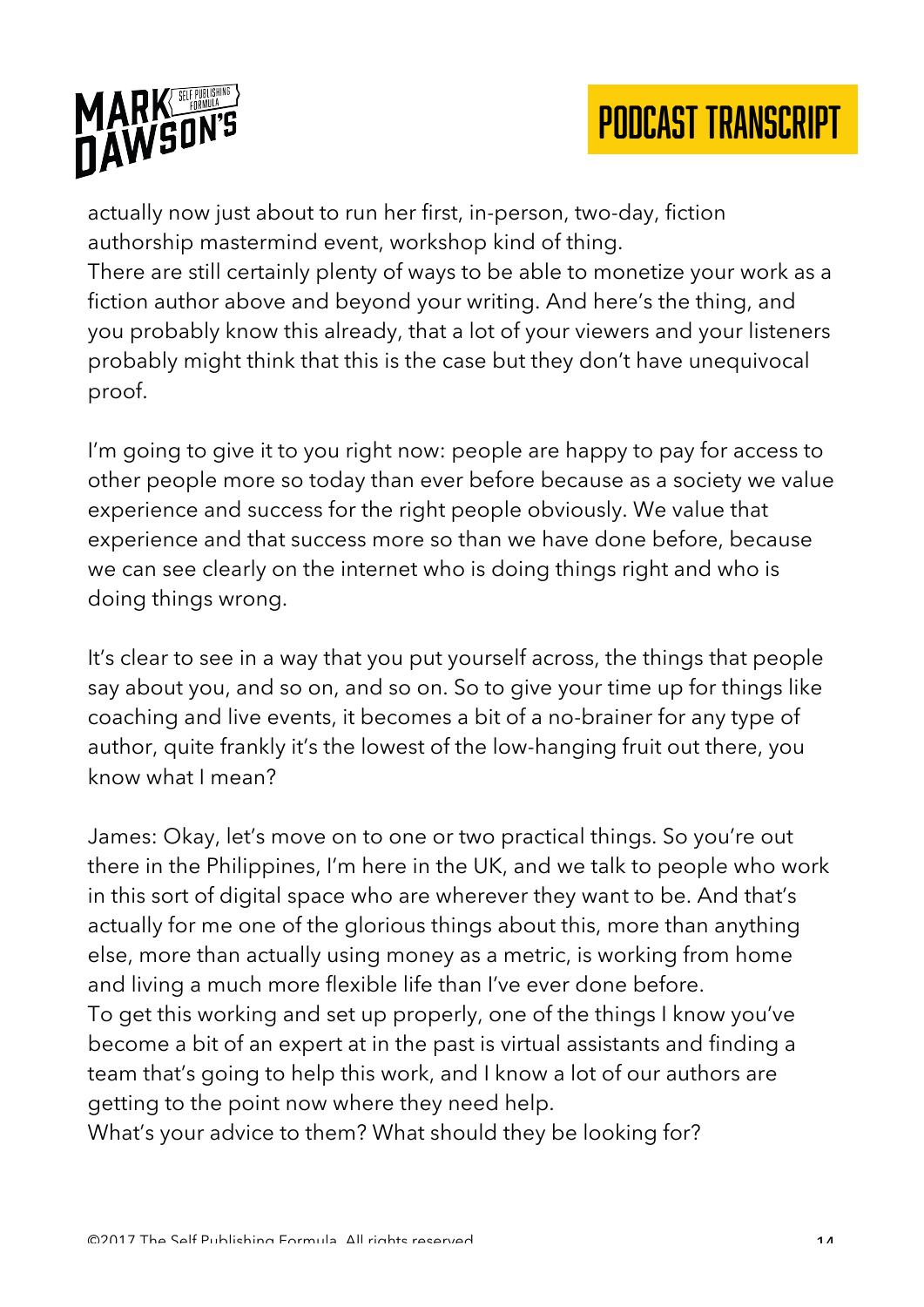

Chris: You gotta be looking at building a team rather than just getting help. I think that's the important thing. If you need help then you hire a freelancer and that's what you get. You get someone to come and help you do this task or that task.

But if you have the mindset of wanting to build a team, you're going to be looking to hire for the role rather than the task itself. And that's really the biggest thing, now understand that hiring people to help you virtually is no different in any way whatsoever than hiring people to come and work in your office.

People are people, employees are employees, and actually you got an open planned office with no walls nowadays, any office space in the planet nowadays. The very large majority of communication internally, even if they're all in the same building, is via things like Slack and Gmail and instant messaging. They're not even really talking to each other all that much, so you don't really need to be in each other's presence now. I think the big thing is to understand that one person cannot do the job of five people. Yet the problem is that particularly online, a lot of people claim that the person that can help manage your website, help design your graphics for social media, help upload your YouTube videos, help edit your podcast, etc. And it's not the case, not if you want it done properly. You wouldn't hire a plumber to come and fix your roof and vice versa. And so you've gotta look at it like that. Be very, very pragmatic in the way that you break down the roles that you need to be able to grow your business, but ultimately, start with that mindset of hire for the role, not for the task, unless all you've got to delegate is a one-off task and then it's a different ball game obviously.

James: And where do people find the best VAs?

Chris: There's really three ways to hire people. The first way is task-based, so let's say, for example, you wanted to get a transcription done of this conversation, it's a one-time job, it's a task is what it is. You would then go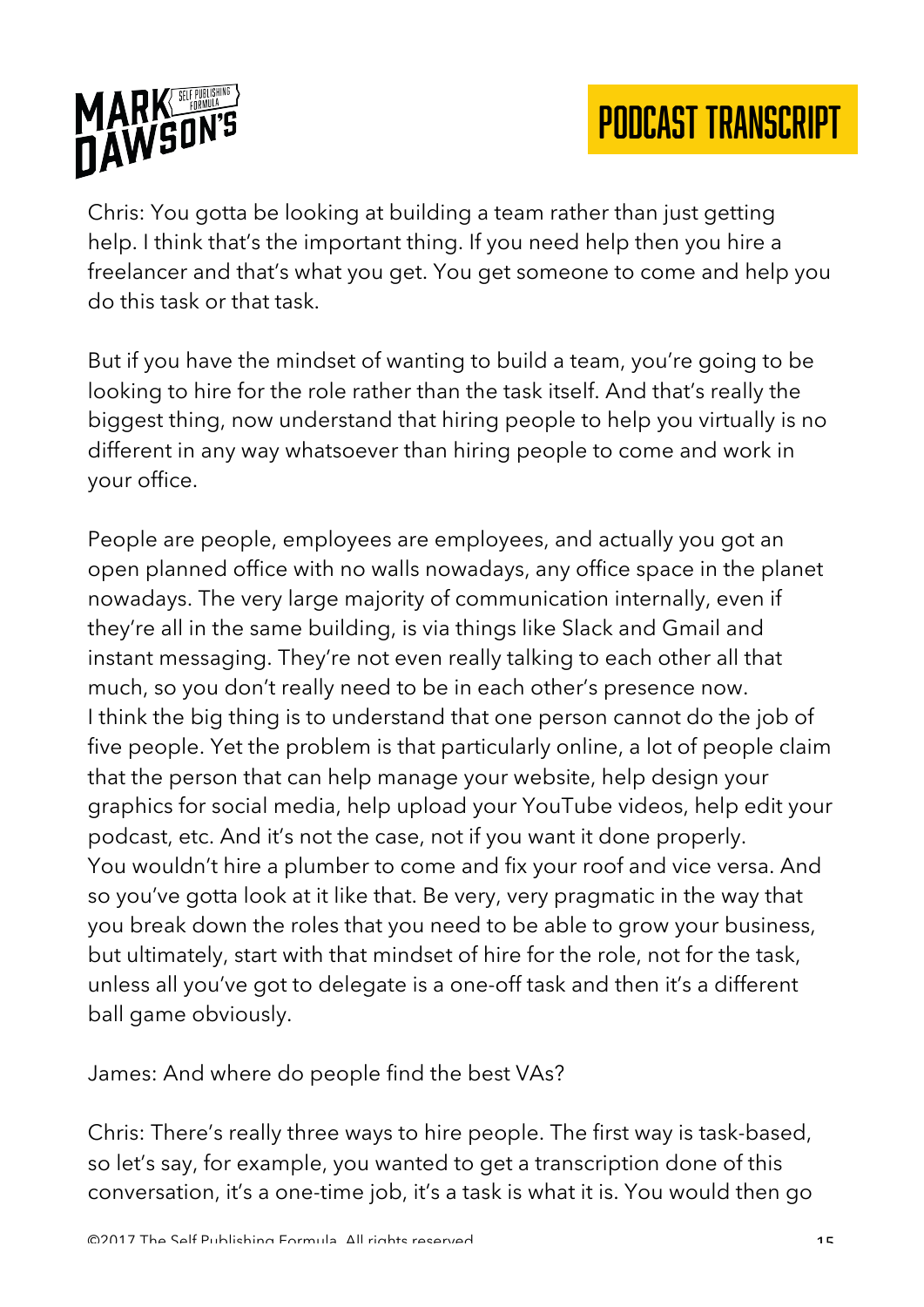

to one of the job posting websites out there like Odesk or Upwork I think it's called now, or Freelancer, or something along those lines, or maybe even just a good old-fashion transcription service, and you give them the audio file, they type it all out, you pay with your money, thank you very much for playing, one-time task.

The second way to delegate and outsource is to do project-based outsourcing. Perfect example would be, say, a website redesign. It needs more than one person, right, so you might have a graphic designer to help you with the layout. Then you need to get an actual developer to do the coding for you. Maybe you bring onboard copywriter to help you with sales copy if you got products or landing pages on the site as well. You'll have two or three people maybe work in one project, it is still a onetime things, but it's not going to take a week. It might take three or four months until you're happy to hit the go button. So with that case, you know, you might have to pay people on a monthly or a retainer basis. Possibly if you can, you pay them just for the project, and that way you know they're not going to be stringing things out on you.

And then the third way is my favorite way, and that is to hire team members. Actual individuals to come on-board in your business either parttime 20 hours a week, full-time 40 hours a week, and ultimately build that team of people around you. Graphic designer, web developer, copy writer / transcriptionist, audio video editor, and so on, and so on.

You get this team of people around you to help you do all the things that you want to do. And I mean, look, I'm not going to turn it into a pitch-fest but virtualstafffinder.com, one of my businesses, was clearly set up to bridge that gap between stressed-out entrepreneur and high experienced virtual assistant in the Philippines, and that's exactly what we do. It's a recruitment service, that's it. Honestly, there are plenty of other VA companies out there, but I wouldn't be the type of entrepreneur that I am if I just talked about mine only.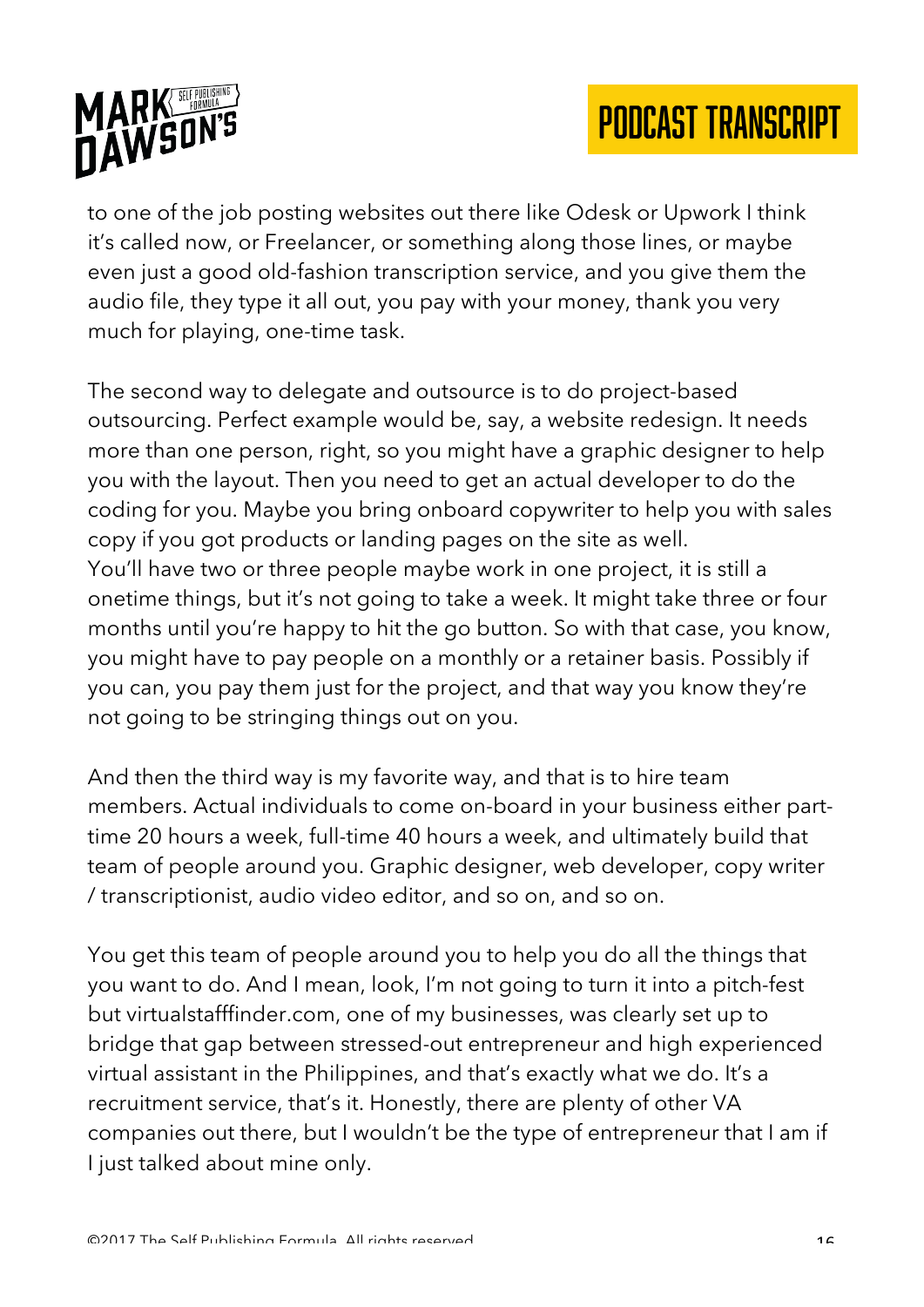

James: Quite happy for you to do that, Chris. In the brand work you do with people, what's your gauge on how big and growing this industry is? I mean, it's funny we work in this space, but all the stuff I hear, I listen to Radio 4 every morning here in the UK, and they talk about business, and it's almost as if they have no idea this is going on.

They talk about Brexit, and steel production, and car parts being exported, and stuff, and there is this billion dollar industry that never gets any airtime on mainstream radio, and my friends don't even seem to understand it, but you must see it all the time, more than I do, how big it's growing and fast it is.

Chris: Yeah, because of the majority of the speaking that I do is in the United States, it's kind of where I'm known as a speaker within the personal branding business space. In the UK – I'm moving back to the UK as I mentioned to you next year – so I'm hoping is or try and start bringing it home, quite frankly. It's a hug market.

The UK is ripe for it and I don't know what level of percentage your audience is in the UK or anything, but you know Brexit for example, should not be concerning entrepreneurs in any way, shape, or form. You want to know why? Because you don't need anyone but you to make your business a success. That's my thought process on it entirely.

I'm not concerned about Brexit and I don't think anybody else should be, quite frankly, if you're an entrepreneur. Now, if you're in the steel business, maybe, but I'm pretty sure the majority of your viewers and listeners and fans are not in the steel business. They are authors writing either fiction or non-fiction books.

So, the grand scheme of things really honestly is I think the UK is approximately three to five years behind the United States when it comes to pretty much everything digital entrepreneurship, not just personal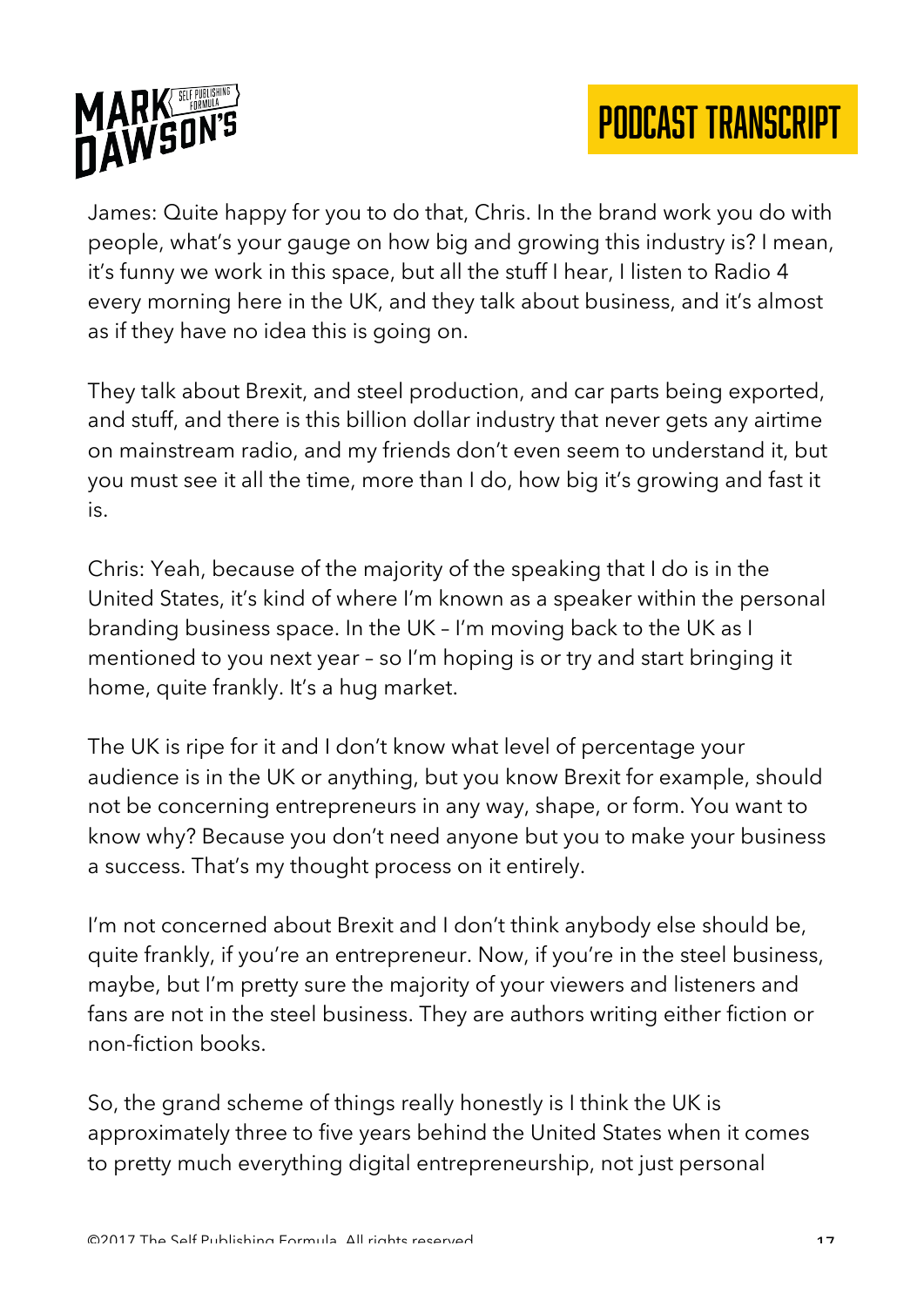

branding, but I think also content marketing, I think live streaming, I think YouTube video marketing.

Do you know how much potential there is on YouTube for entrepreneurs in the UK right now? It is wide bloody open. Because there is hardly anybody doing anything in the business space on a very, very, regular, consistent basis.

Yeah, you got these bloody teenagers and these twenty-something bloggers that are doing great and everything, but creating no real content, they're just showing lives and people fall in love with them. But the fact of the matter is that there is a lot of opportunity in markets like the UK and we are behind. We're just behind. That's honestly what it is, and I feel like the UK is very, very ready for this. The problem, like you say, Radio 4 and the other mainstream media, they ain't talking about it.

They're just not bringing it to the people. It's down to you and I, and people like us, to go ahead and people like us to go ahead and do that in our own way, in the way that we feel like that we can deliver and serve the best. James: I completely agree and you know, people join our Facebook group from wherever they are in the world and some people buy our online courses, and it's completely transparent, it's whether they're in Austria, Washington DC, or the United Kingdom. And then when people say to me, "How is Brexit going to affect your company?", and I'm thinking, "I have no clue how the EU affected it before, how is it going to affect it afterwards?" You know, it's meaningless.

We live in a global business not restricted to anywhere.

Chris: It really truly is a global economy nowadays. You know the stock markets freak out, but other than that I don't think anybody should be overly worried about Brexit any more than they are a Trump administration or any other big political slash governmental change.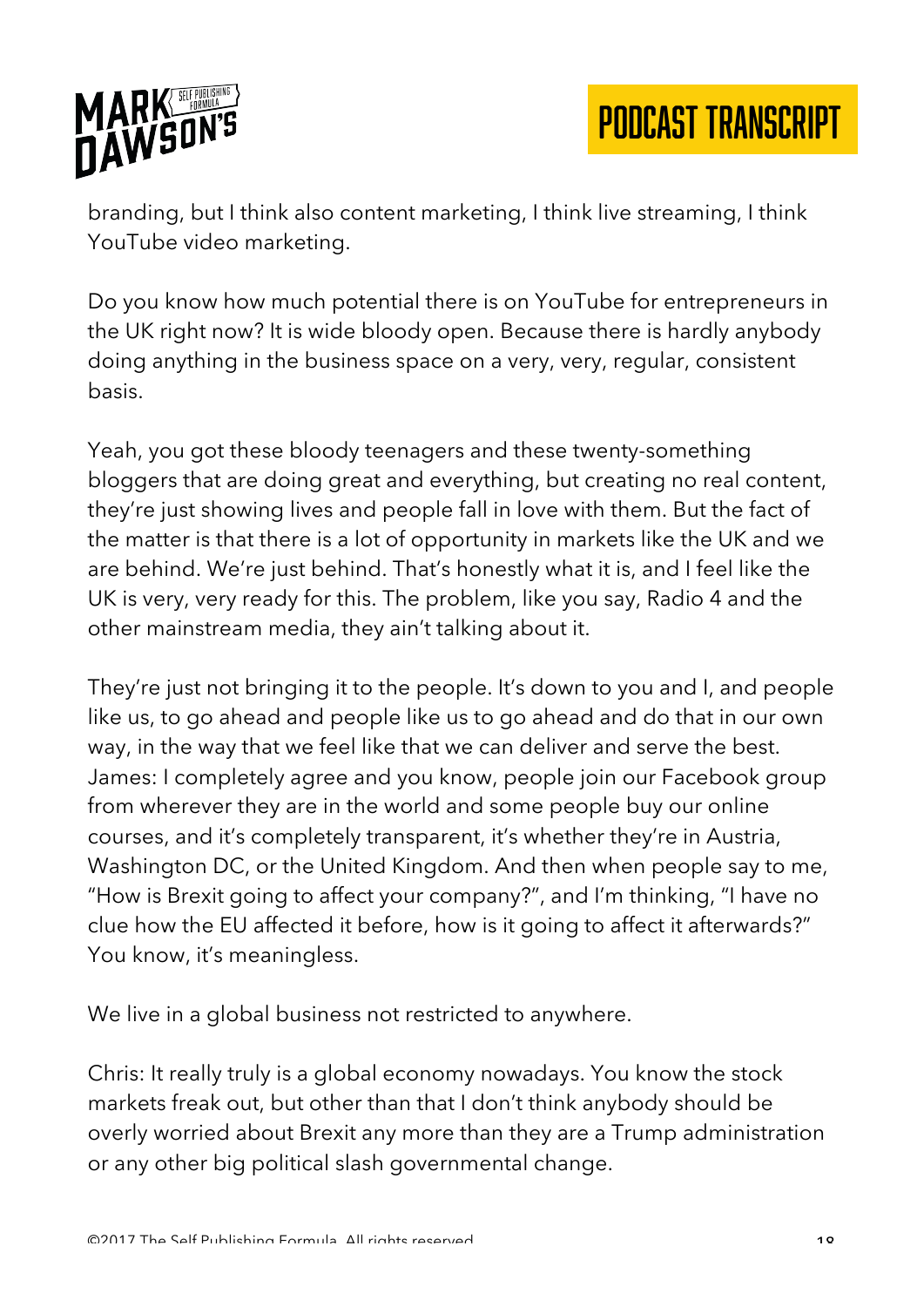



Change is a constant. It's always death, taxes and change. They're the only three things that you can really be a hundred percent assured of in life. And if you don't learn how to roll with the punches, if you can't learn how to pivot and change when the need arises, then you're going to have problems, and I feel like particularly with things like Brexit for example, a lot of this stuff is blown very much out of proportion by the mainstream media. They need to report it. They're sometimes maybe a little weak on content and they try and string things out a little bit I think.

James: Yeah. Well, think what happened and talk about change and how disruptive it is and uncertain the world is today, and I think, "Well, look back to the 20th century, look what happened in the first 16 years of the 20th century." A million and a half were dead in global conflicts and boundaries of countries had changed. By the middle of the century, by 1950, 45 million people were dead. I mean, what our grandparents went through, they'll talk to you about change. And yeah, I agree. Changing the trading relationship with our neighbors or who is president who is slightly eccentric for four years is really … we should get our feet back on the ground. I completely agree with that. And I think we're in exactly the right space to exploit perhaps other people's perception of uncertainty.

If you offer solid products that they're going to change people's lives them from that world, release them from that nine to five.

Chris: Agreed. I believe the only change we should be focused on as entrepreneurs is the change that we can bring the people that we come into contact with, and obviously, we're looking for positive changes, not negative changes in that regards.

James: Yeah, absolutely, and there is nothing better in the world for us to see than somebody who's been writing, and writing, and writing for a few years and finally makes that breakthrough and suddenly has their partner working for them …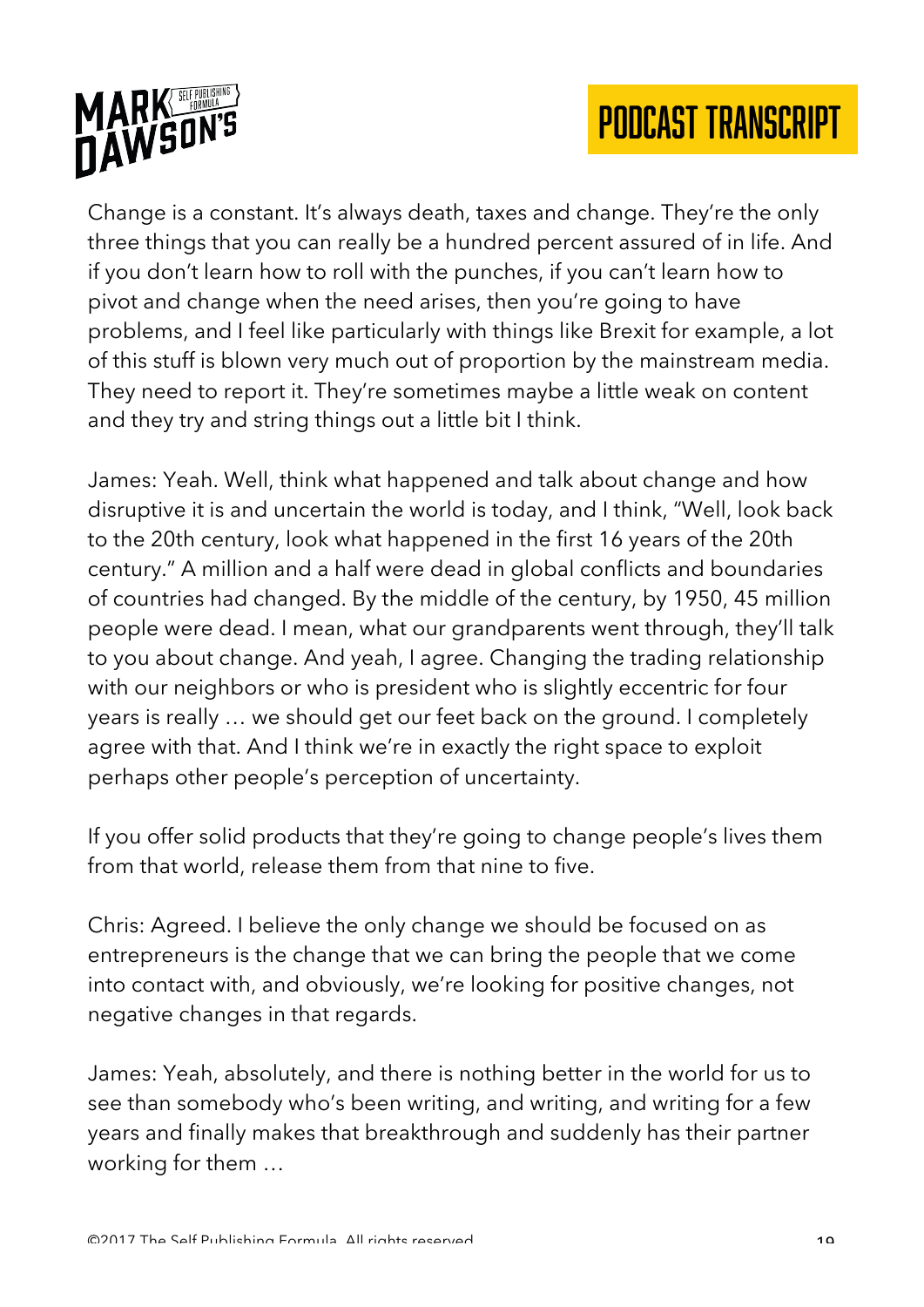

Chris: I love it.

James: … and they're at home. It's the best thing in the world.

Chris: I love it. You know, just as a quick aside, a very quick tale here. I was working with a dental practice owner, of all places Jamaica, as a client a couple of years ago, and she had been a dentist her whole life. She was in her probably mid-forties or so, and she to me and said, like, you know, "We're doing really well." She had five different places based out around Jamaica and neighboring islands and all the rest of it. She came to me and she said, "I want to build my business, but I don't want any more locations. I don't want to hire more dentists. I want to help other dentists build their businesses, and we're doing really well with Facebook ads, I think we could teach other people how to do this."

So we sat down and we derived a strategy for her on how she could teach other dental practice owners how to grow their businesses and their practices via Facebook ads. To begin with she launched a little four video course at like \$297 or something, and out of the gate she sold like 300, like that. Didn't even think about it.

And now she's just put the finishing touches on a course, which I believe she's priced up at I think \$800 or something, and in her first week she made \$33,000, serving people in her industry based on nothing but sheer, plain experience.

And that's what I'm saying. People will pay for that access, and if you're doing a great job they'll be happy to pay for it. So, there's definitely that positive change that we can affect then. When you see people move their own needles like that, it is very, very rewarding. You are absolutely right. James: Yeah, fantastic. Okay, look, we're going to finish up, Chris. I think it's worth just reiterating quality needs to be there. There is a lot of things need to be in place but it's absolutely essential that what your product is offering, when you do ask for that money, this is stuff that is going to have an impact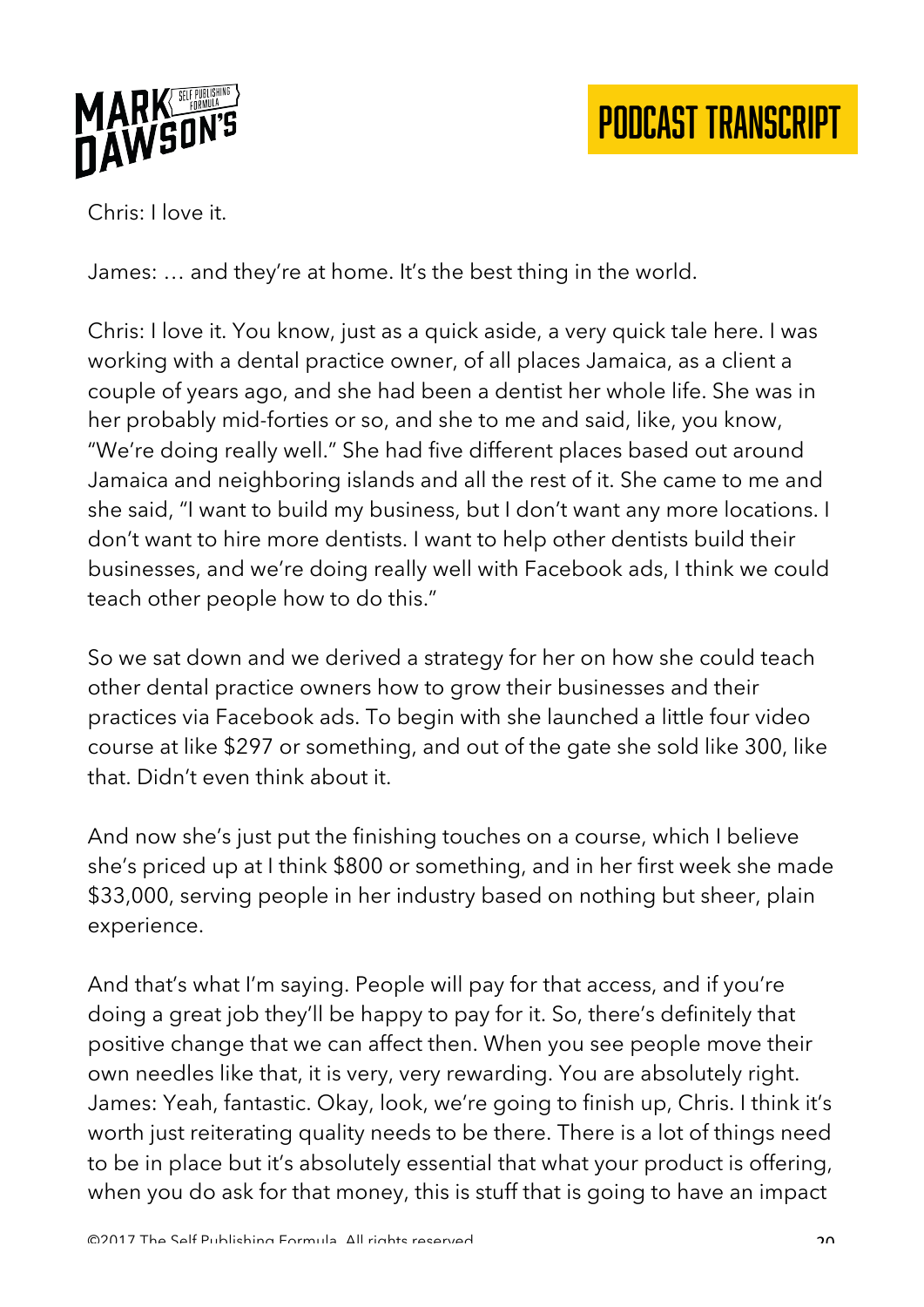

on people and them, right, because there are without question … this space is also open to people who don't have the quality behind them …

Chris: Oh yeah.

James: … and that can be exploitative and we need to be weary of that.

Chris: You know, it's a good and a bad thing. That entry barrier online is at an all-time low. I don't think it's ever been any lower, and because of that, like you very clearly point out, there's a lot of shall we say slightly more unscrupulous people out there. The want to try and pull the wool over people's eyes. They want to try and make a quick buck, and these are the people as we all know will come and go in the night, and very few people will really even notice it.

Unfortunately however, sometimes they'll leave that dent in one person's life that you and I know we could help, and they're very trigger-shy. They're gun-shy. They don't want to go ahead and pull the trigger because of the bad experience they've had before in the past, and it's unfortunate but you're absolutely right.

It's down to us good guys; it's down to us to set that bar higher and even, actually if we have to physically move the bar ourselves by doing live events, by speaking, you know physically actually help move that bar higher, that's what I focus on. I genuinely want the bar to be as high is can in any industry that I want to touch, because I know if I bring value, and consistency, and originality to that, then I'll win every single time based on these other jokers that are out there trying to make a quick buck.

James: Chris Ducker is coming back to the UK, Mark, and I live in Cambridgeshire and you live in Salisbury, and he said to me the two areas they're looking at are Cambridgeshire and Salisbury.

Mark: Coincidence? I don't think so.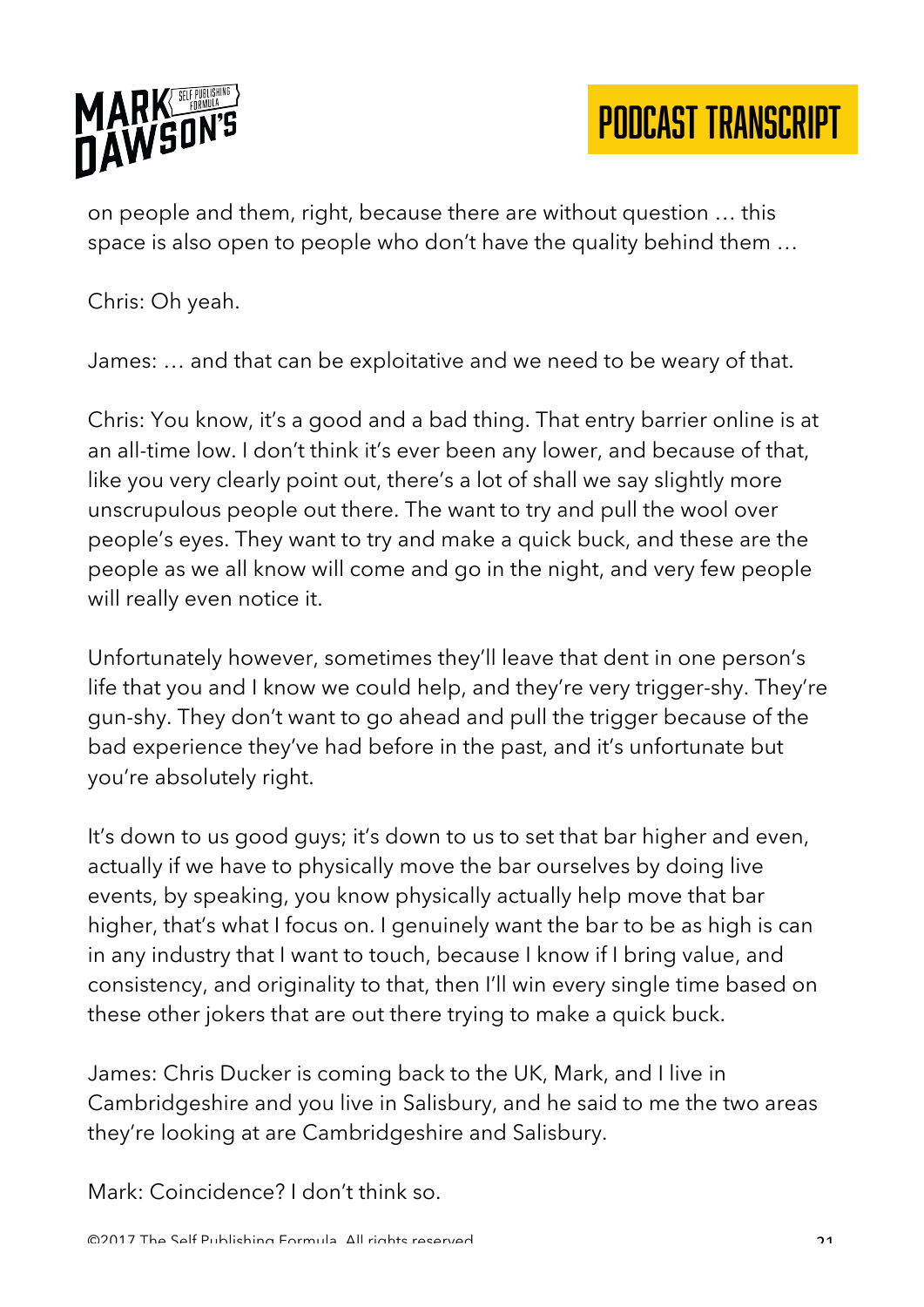

James: Well, he told me first, so one of us is going to have him on our doorstep, but yeah, there are a few people who have this sort of unending amount of energy and laser-like focus on the digital area and how it works, and where it's going, and how to make the most of it. And Chris is one of those people that you could listen to him for hours really, and it's important to listen to him and hear his tips and the areas he thinks you should be working at.

And we talked a bit in the interview about the fact that this is a burgeoning industry, it's a blooming industry. It's worth billions. It's largely ignored by mainstream press, largely ignored by mainstream industry, and that will probably be the case for another decade, at least another decade yet. There is huge scope for people who've got their eyes open, their head switched on to make merry in this area. And for authors in particular, well just look at the difference some of the authors in our community are making to their careers once they start to understand: unlock the secrets of the digital space.

Mark: Absolutely. I've been listening to Chris for a while, and one of the things that I did or I still do, I've got to broadened my education now so I listen to podcasts and I read blog posts and get involved with communities outside of the traditional book publishing space. Because even though this is digital marketing that we're doing, we can learn plenty of things from other experts in other areas of the market.

I'm excited about going to this thing tomorrow with Amazon because there's going to be people there from all kinds of digital industries, and you know, we can talk about things like customer acquisition and that's as relevant for an author as it is for someone selling widgets, or Uber, or people delivering food with apps, and all that kind of stuff. It's all relevant. Lead generation is all the same kind of thing. So, yeah, I listen to people like Chris and go beyond what we would normally say would be a way you should be getting your education from as an author because you can learn things from just about anywhere these days.